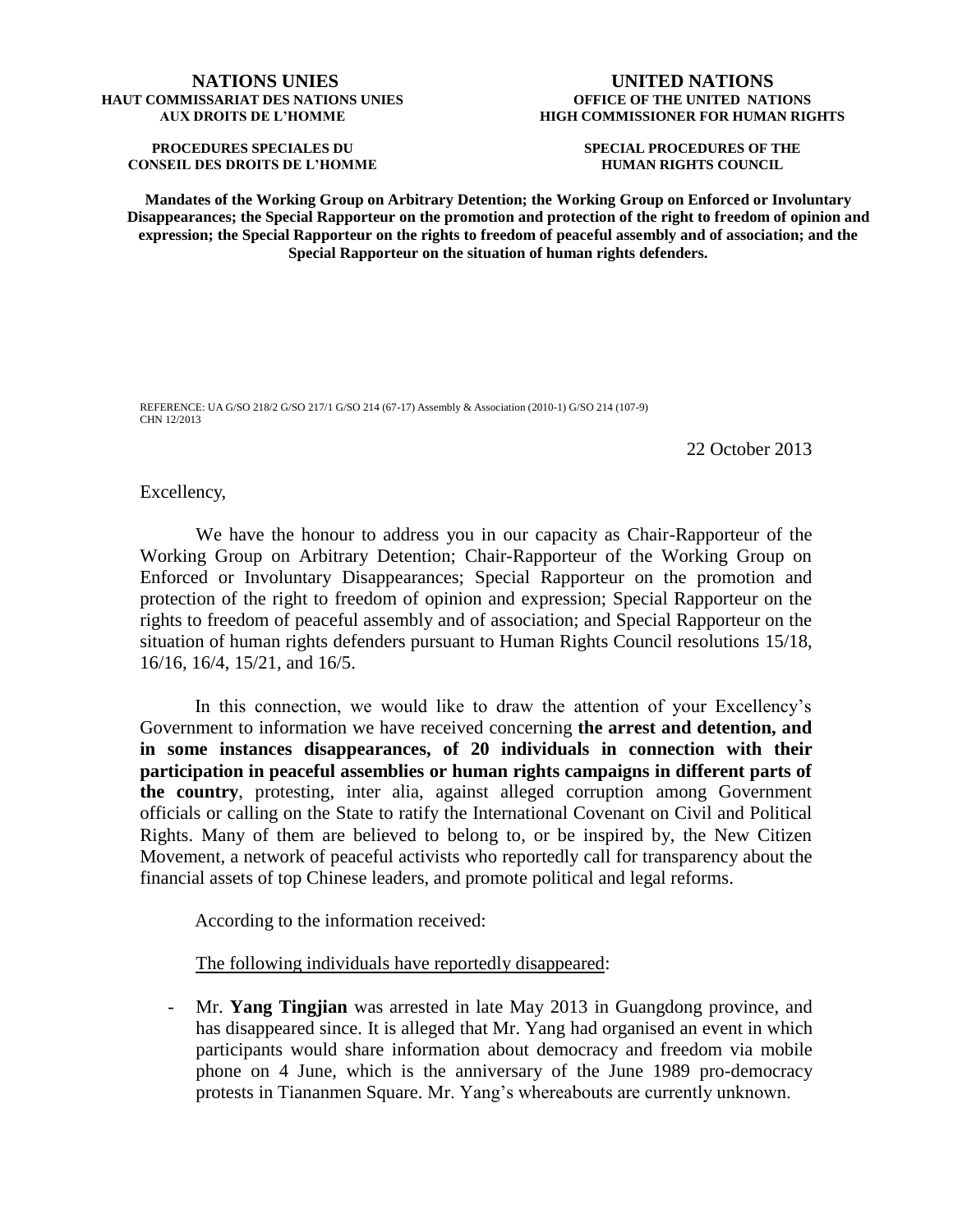- Mr. **Zhang Fuying** of Lianoning was arrested on 13 June 2013 in Beijing municipality, and has disappeared since. Sources indicate that Mr. Zhang had sought public disclosure of the financial assets of top Chinese leaders. There are further indications that Mr. Zhang may have been transferred to Beijing Municipal Public Security Bureau, where officials have reportedly said he would "disappear forever".

The following individuals have reportedly been criminally charged:

Mr. **Xu Zhiyong**, legal advocate and founder of the NGO Open Constitution Initiative, has spearheaded the New Citizen's Movement. He was allegedly taken into custody on 16 July 2013 and was formally arrested on 22 August 2013.

- Mr. **Liu Yuandong**, was taken into custody on 23 February 2013 outside the headquarters of the *Southern Weekly* where there had been a demonstration in support of press freedom. Mr. Liu had also been supporting activists in Guangzhou province, as well as engaging in human rights advocacy work. He was formally arrested on charges of "withdrawing contributed capital after incorporation of a company". He is detained at the Tianhe District Detention Center. There have been allegations that Mr. Liu has been subjected to illtreatment, including sleep deprivation, whilst in detention.
- Ms. **Ying Jixian** of Zhejiang was apprehended on 18 May 2013 and charged with "gathering a crowd to disrupt public order". She was detained at the Xicheng District Detention Center, and released on bail on 26 July 2013, pending trial.
- Mr. **Deng Zhibo** of Jilin was apprehended on 18 May 2013 and charged with "gathering a crowd to disrupt public order". He was detained at the Xicheng District Detention Center, and released on bail on 25 July 2013, pending trial.
- Ms. **Zhang Jixin** was apprehended on 18 May 2013 and charged with "gathering a crowd to disrupt public order". She was detained at the Xicheng District Detention Center, and released on bail on 26 July 2013, pending trial.
- Mr. **Zhao Guanjun** of Liaoning was apprehended on 18 May 2013 and charged with "gathering a crowd to disrupt public order" and "creating a disturbance". He was detained at the Fengtai District Detention Center, and released on bail on 26 July 2013, pending trial.
- Ms. **Zhu Pingping** of Shanghai was apprehended on 18 May 2013 and charged with "gathering a crowd to disrupt public order" and "creating a disturbance". She was detained at the Fengtai District Detention Center, and released on bail on 26 July 2013, pending trial.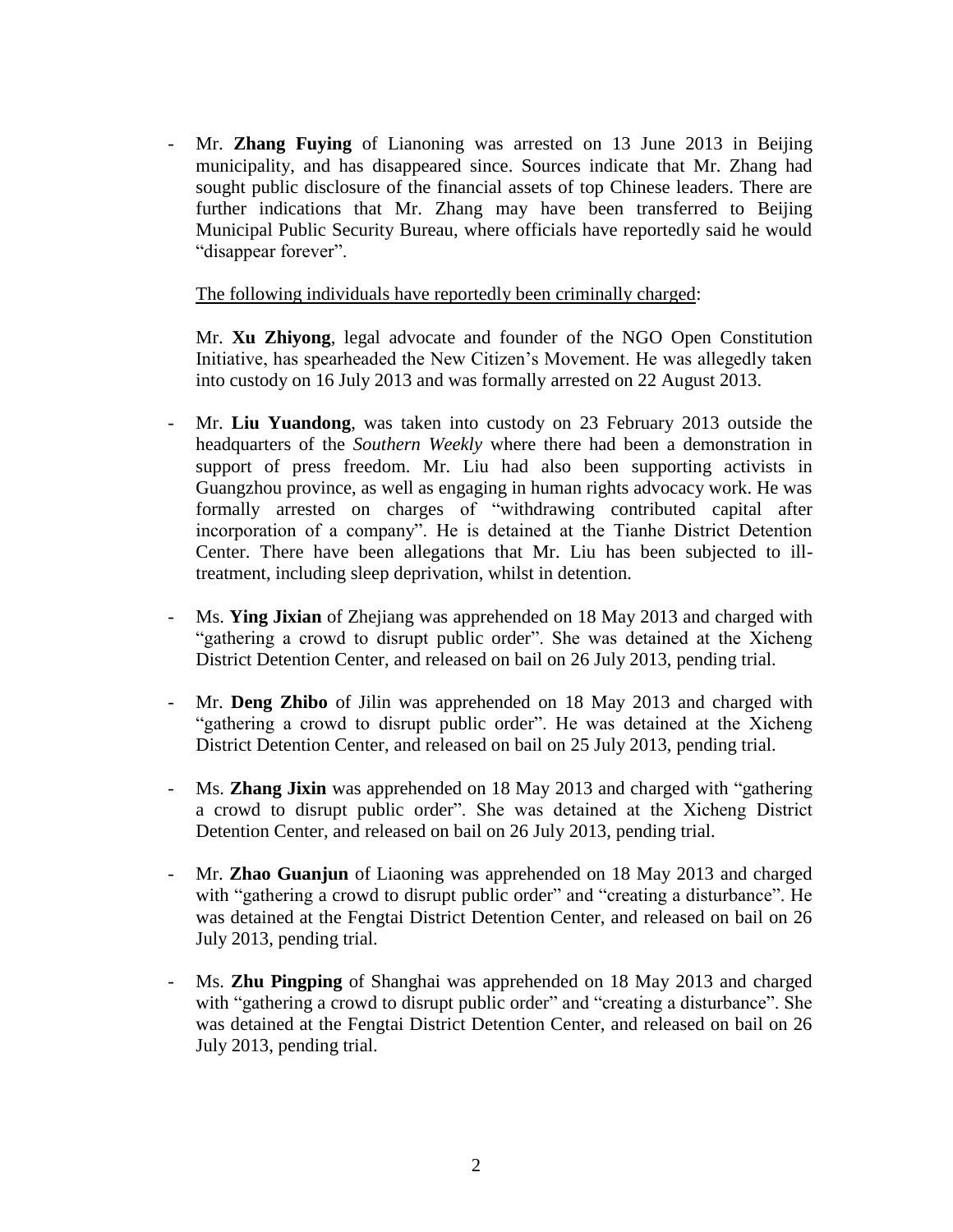- Mr. **Xu Nailai** of Tianjin and Mr. **He Bin** of Hubei were apprehended on 27 May 2013 after they and other petitioners expressed their sympathy for hurricane victims in the US by gathering outside the US embassy with banners. They have been criminally detained since late June on charges of "creating disturbance". Both are in detention at The Chaoyang District Detention Center.
- Mr. **Gu Yimin** was apprehended at his work place on 1 June 2013, and sources indicate that police simultaneously searched his home and confiscated his computer. He was formally arrested on 14 June 2013 on charges of "inciting subversion of State power" and is being detained at the Changshu City Detention Centre. He had allegedly posted photos of the 1989 Tiananmen Square prodemocracy protests online and had also refused to withdraw a petition to hold a gathering to mark the anniversary of the event. Sources indicate that Mr. Gu faced trial on 29 September 2013 at Changshu People's Intermediate Court. Although his family was allowed to attend the trial, it has been indicated to us that fellow pro-democracy campaigners were forbidden from doing so.
- Mr. **Zhao Zhenjia** of Liaoning was apprehended on 9 June 2013 at the Beijing South railway station, and is currently being held at the Haidian District Detention Center on unknown charges. He had been working on the campaign for disclosure of public assets. It is alleged that he was held incommunicado for some weeks after his arrest.
- Mr. **Shen Guodon**g was apprehended on 5 July 2013, and was formally arrested on 6 August 2013 on charges of "gathering a crowd to disrupt public order". He is being detained at the Wuxi City No.1 Detention Center.
- Mr. **Yin Xijin** was apprehended on 5 July 2013 and formally arrested on 6 August 2013 on charges of "gathering a crowd to disrupt public order". He is being detained at the Wuxi City No.1 Detention Center.
- Mr. **Song Ze** was apprehended on 12 July 2013 and temporarily fell out of contact before being formally arrested on 16 August 2013 on charges of "gathering a crowd to disrupt public order". He is being detained at the Beijing No. 3 Detention Center. Mr. Song is reportedly involved in the New Citizen's Movement.
- Mr. **Guo Feixiong** and Mr. **Sun Desheng** were detained on 8 and 13 August 2013, respectively, on suspicion of "gathering a crowd to disrupt public order" and have been detained since then at the Tianhe District Detention Center. On 27 August 2013, it is reported that officials refused Mr. Sun's lawyer's request to meet him, citing the need for permission from higher authorities. Mr. Sun and Mr. Guo have both participated in the New Citizen's movement and Mr. Sun has also sought the release of legal advocate Mr. Xu Zhiyong.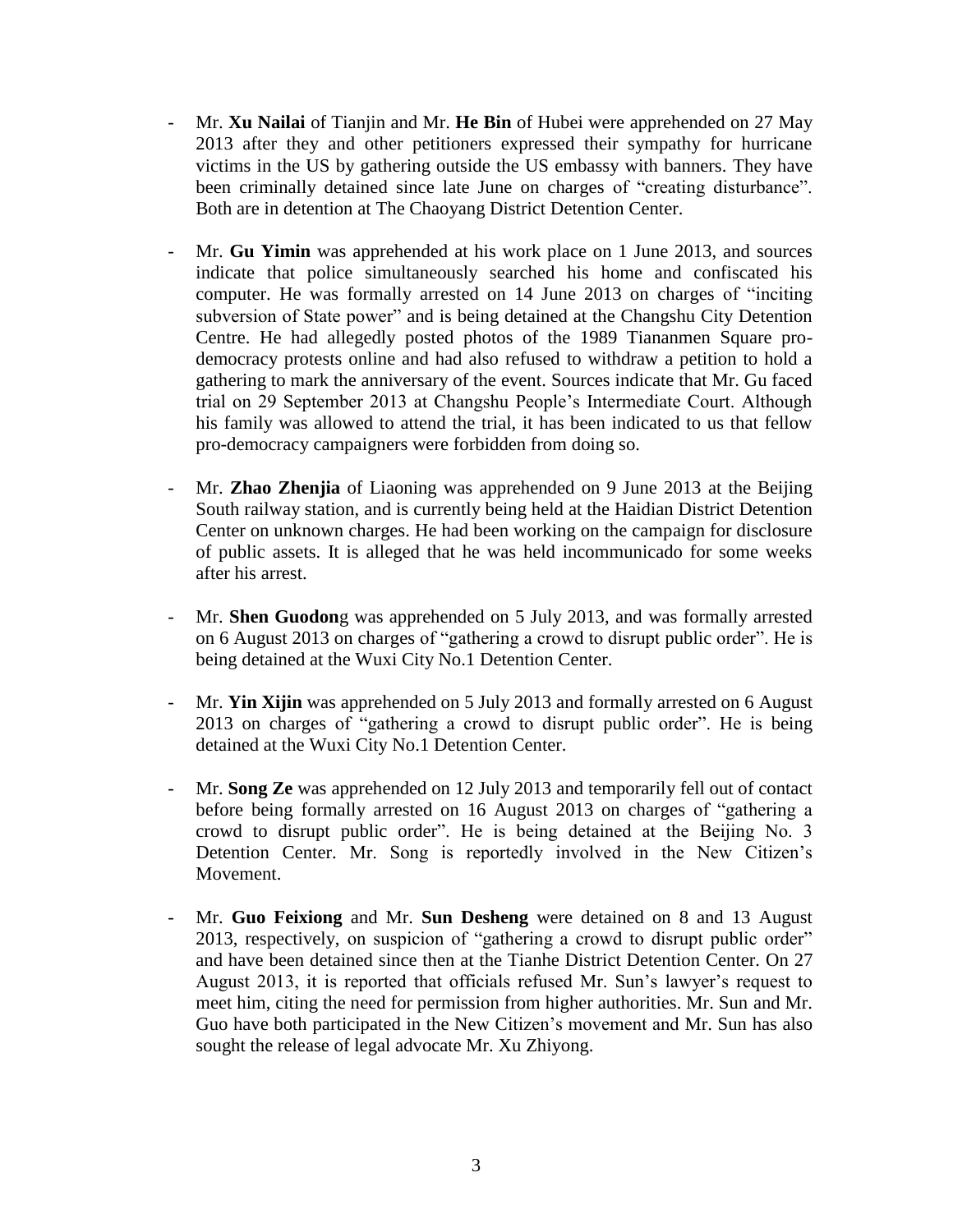- Mr. **Zhou Weilin**, apprehended on 6 September 2013 in Hefei, has been detained since on the charge of "gathering a crowd to disrupt order". Police simultaneously searched his home and confiscated his computers, cell phone and publications. He is being detained at the Feixi County Detention Center. Mr. Zhou had previously been detained for participating in the campaign for the right to education of Mr. Zhang Lin's daughter.
- Mr. Yao Cheng was apprehended on 6 September 2013 and has been detained since. Neither Mr. Yao's place of or reason for detention are known. He had previously been detained for his role in the campaign for the right to education of Mr. Zhang Lin's daughter.

Serious concerns are expressed that the alleged arrest and detention of the above mentioned individuals, and the enforced disappearances of Mr. Yang Tingjian and Mr. Zhang Fuying, may be linked to their legitimate human rights activities in the exercise of their rights to freedom of peaceful assembly and of opinion and expression, as well as the right to defend human rights. Further concerns are reiterated that the latest series of arrests, as raised *inter alia* in our communications sent on 9 and 22 August 2013 and 18 September 2013, reveals little room for dissenting voices in China and a worrisome sign of an escalating crackdown on the rights to freedom of expression, association and peaceful assembly.

Without expressing at this stage an opinion on the facts of the case and on whether the detention of the abovementioned persons is arbitrary or not, we would like to appeal to your Excellency's Government to take all necessary measures to guarantee their right not to be deprived arbitrarily of their liberty and to fair proceedings before an independent and impartial tribunal, in accordance with articles 9 and 10 of the Universal Declaration of Human Rights.

We would like to refer your Excellency's Government to article 19 of the Universal Declaration of Human Rights which provides that "[e]veryone has the right to freedom of opinion and expression; this right includes freedom to hold opinions without interference and to seek, receive and impart information and ideas through any media and regardless of frontiers."

Similarly, we would also like to refer to article 20 of the Universal Declaration of Human Rights, which provides that "[e]veryone has the right to freedom of peaceful assembly and association."

In this connection, we would also like to refer to Human Rights Council resolution 21/16, and in particular operative paragraph 1 that "reminds States of their obligation to respect and fully protect the rights of all individuals to assemble peacefully and associate freely, online as well as offline, including in the context of elections, and including persons espousing minority or dissenting views or beliefs, human rights defenders, trade unionists and others, including migrants, seeking to exercise or to promote these rights, and to take all necessary measures to ensure that any restrictions on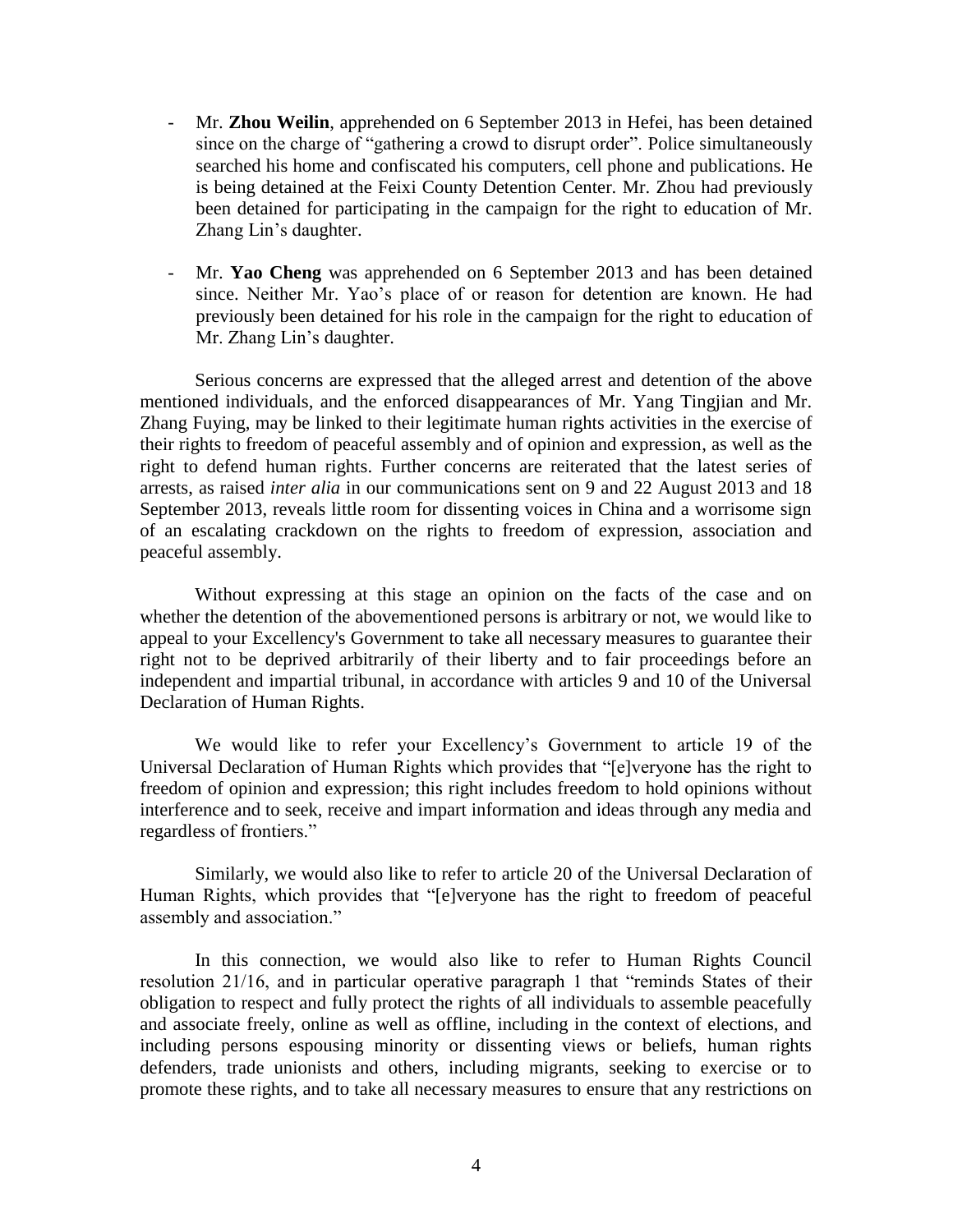the free exercise of the rights to freedom of peaceful assembly and of association are in accordance with their obligations under international human rights law."

In this connection, we would like to refer your Excellency's Government to the fundamental principles set forth in the Declaration on the Right and Responsibility of Individuals, Groups and Organs of Society to Promote and Protect Universally Recognized Human Rights and Fundamental Freedoms, and in particular articles 1 and 2 which state that "everyone has the right individually or in association with others, to promote and to strive for the protection and realization of human rights and fundamental freedoms at the national and international levels" and that "each State has a prime responsibility and duty to protect, promote and implement all human rights and fundamental freedoms, inter alia, by adopting such steps as may be necessary to create all conditions necessary in the social, economic, political and other fields, as well as the legal guarantees required to ensure that all persons under its jurisdiction, individually and in association with others, are able to enjoy all those rights and freedoms in practice".

Furthermore, we would like to bring to the attention of your Excellency's Government the following provisions of the Declaration:

- article 5 point a) which establishes that for the purpose of promoting and protecting human rights and fundamental freedoms, everyone has the right, individually and in association with others, at the national and international levels, to meet or assemble peacefully;
- article 6 points b) and c) which provide that everyone has the right, individually and in association with others as provided for in human rights and other applicable international instruments, freely to publish, impart or disseminate to others views, information and knowledge on all human rights and fundamental freedoms; and to study, discuss, form and hold opinions on the observance, both in law and in practice, of all human rights and fundamental freedoms and, through these and other appropriate means, to draw public attention to those matters; and
- article 8, paragraph 1, which stipulates that everyone has the right, individually and in association with others, to have effective access, on a non-discriminatory basis, to participation in the government of his or her country and in the conduct of public affairs.

In relation to the allegations according to which the fate and whereabouts of Mr. Yang Tingjian and Mr. Zhang Fuying are currently unknown, we would like to bring to the attention of your Excellency's Government the United Nations Declaration on the Protection of All Persons from Enforced Disappearance which sets out necessary protection by the State, and in particular:

- article 2 (no State shall practice, permit or tolerate enforced disappearances);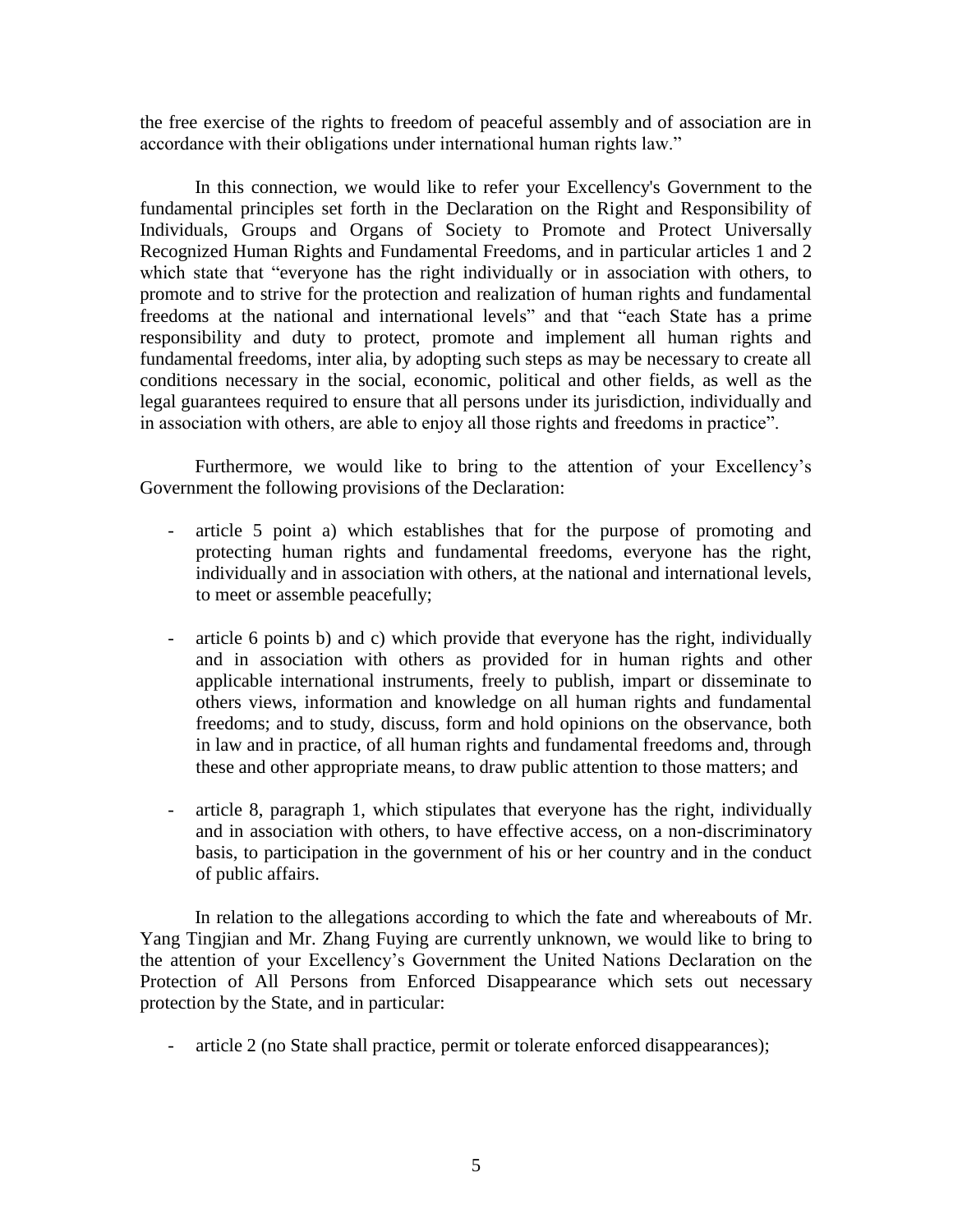- article 3 (each State shall take effective legislative, administrative, judicial or other measures to prevent and terminate acts of enforced disappearance in any territory under its jurisdiction); and
- article 6 (no order or instruction of any public authority, civilian, military or other, may be invoked to justify an enforced disappearance).
- article 10 (right to access of competent national authorities to all places of detention; to be held in an officially recognized place of detention, in conformity with national law and to be brought before a judicial authority promptly after detention; to accurate information on the detention of persons and their place of detention being made available to their family, counsel or other persons with a legitimate interest);
- article 12 (right to the maintenance in every place of detention of official up-todate registers of all detained persons); and
- article 13 (right to complain to a competent and independent State authority; to conduct the investigation effectively; to ensure that all involved in the investigation are protected against ill-treatment, intimidation or reprisal; to have findings of an investigation made available upon request to all persons concerned, unless doing so would jeopardize an ongoing criminal investigation; to ensure that any ill-treatment, intimidation or reprisal or any other form of interference on the occasion of the lodging of a complaint or during the investigation procedure is appropriately punished; an investigation to be conducted for as long as the fate of the victim of enforced disappearance remains clarified).

In view of the urgency of the matter, we would appreciate a response on the initial steps taken by your Excellency's Government to safeguard the rights of the abovementioned persons in compliance with the above international instruments.

Moreover, since it is our responsibility under the mandates provided to us by the Human Rights Council, to seek to clarify all cases brought to our attention, we would be grateful for your observations on the following matters, when relevant to the case under consideration:

1. Are the facts alleged in the summary of the case accurate?

2. Please indicate or confirm the legal basis for the arrest and detention of the abovementioned individuals, and how such measures are compatible with international human rights norms and standards as mentioned above.

3. Please provide information on the fate and whereabouts of Mr. Yang Tingjian and Mr. Zhang Fuying. If their fate and whereabouts are unknown, please provide the details of any investigation or other queries which may have been carried out. If no queries have been made, or if they have been inconclusive, please explain why.